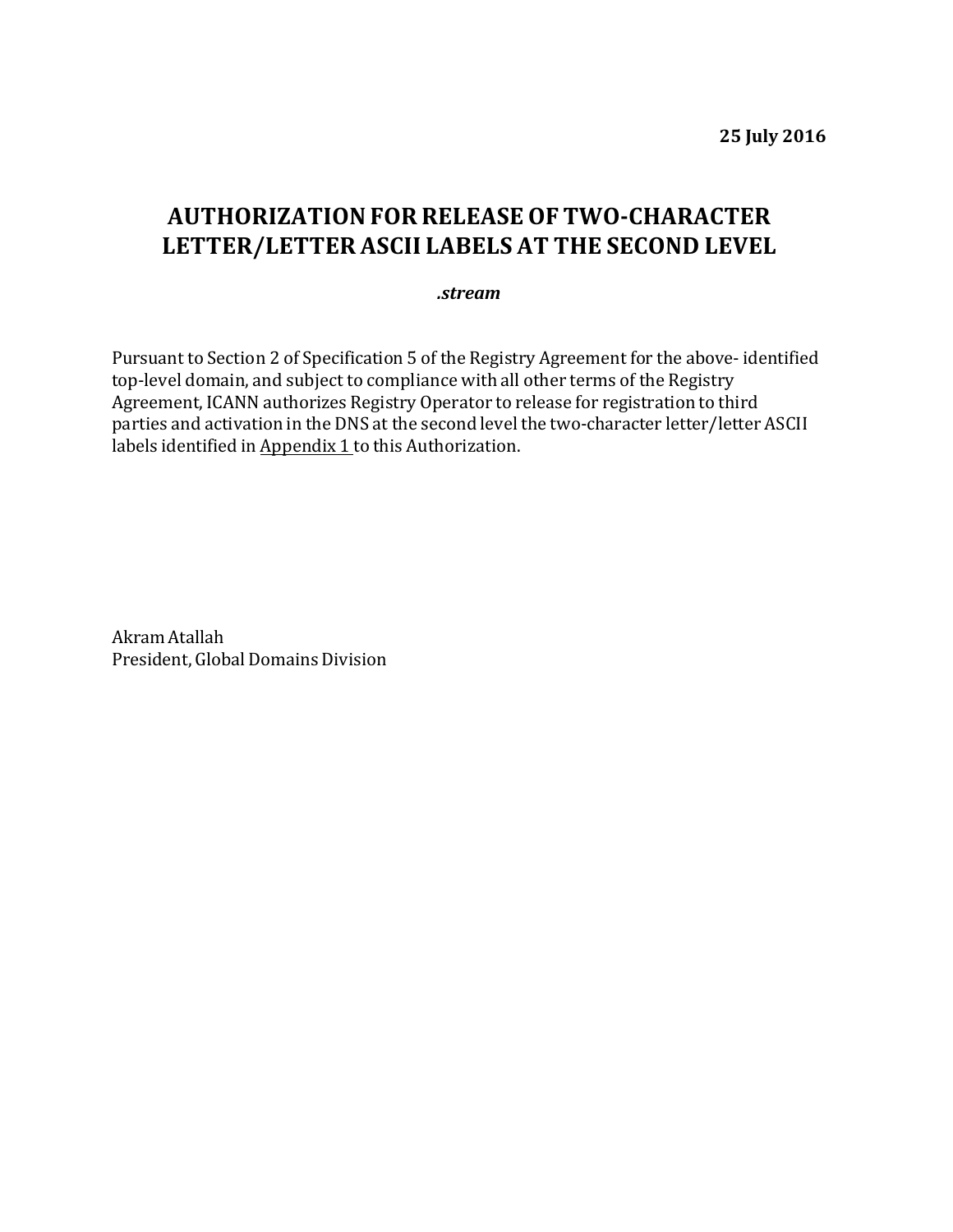## Attachment 1

Registry Operator is authorized to offer the following two-character letter/letter ASCII labels for registration and activation in the DNS at the second level:

| аа | bw                   | dq            | fm               | he | ја            | kt                     | mn          |
|----|----------------------|---------------|------------------|----|---------------|------------------------|-------------|
| ab | bx                   | dr            | ${\sf fn}$       | hf | jb            | ku                     | mo          |
| ad | by                   | ds            | fo               | hg | jc            | kv                     | mp          |
| ae | bz                   | dt            | fp               | hh | jd            | kw                     | mq          |
| af | ca                   | du            | fq               | hi | je            | kx                     | mr          |
| ag | cb                   | dv            | fr               | hj | jf            | kz                     | mt          |
| ah | cc                   | dw            | fs               | hk | jg            | la                     | mu          |
| ai | cd                   | dx            | ft               | hl | jh            | Ib                     | mv          |
| aj | ce                   | dy            | fu               | hm | ji            | Ic                     | mw          |
| ak | cf                   | dz            | f <sub>V</sub>   | hn | jj            | ld                     | mx          |
| al | cg                   | ea            | fw               | ho | jk            | le                     | my          |
| am | ch                   | eb            | $f_{\mathsf{X}}$ | hp | jl            | lf                     | mz          |
| an | сj                   | ed            | fy               | hq | jm            | lg                     | na          |
| ao | ck                   | ee            | fz               | hr | jn            | Ih                     | nb          |
| ap | cl                   | ef            | ga               | hs | jo            | li                     | nc          |
| aq | cm                   | eh            | gb               | ht | jp            | lj                     | nd          |
| ar | ${\rm CO}$           | ei            | gc               | hu | jq            | lk                     | ne          |
| as | cp                   | ej            | gd               | hv | jr            | II                     | nf          |
| at | cq                   | ek            | ge               | hw | js            | lm                     | ng          |
| av | cr                   | el            | gf               | hx | jt            | In                     | nh          |
| aw | $\mathsf{CS}\xspace$ | em            | gg               | hy | ju            | lo                     | ni          |
| ax | ct                   | en            | gh               | hz | jv            | Ip                     | nj          |
| ay | cu                   | eo            | gi               | ia | jw            | lq                     | nk          |
| az | ${\sf CV}$           | eq            | gj               | ib | jx            | Ir                     | nl          |
| ba | <b>CW</b>            | er            | gk               | ic | ју            | Is                     | nm          |
| bb | ${\sf C} {\sf X}$    | es            | gl               | id | jz            | It                     | nn          |
| bc | cy                   | et            | gm               | ie | ka            | lu                     | no          |
| bd | ${\sf CZ}$           | ev            | gn               | if | kb            | $\mathsf{I}\mathsf{v}$ | np          |
| be | da                   | ew            | go               | ig | kc            | lw                     | nq          |
| bf | db                   | ex            | gp               | ih | kd            | lx                     | nr          |
| bg | dc                   | ey            | gq               | ii | ke            | ly                     | ns          |
| bi | dd                   | ez            | gr               | ij | kf            | Iz                     | nt          |
| bj | de                   | fa            | gs               | ik | kg            | ma                     | nu          |
| bk | df                   | fb            | gt               | im | kh            | mb                     | nv          |
| bl | dg                   | fc            | gu               | ip | ki            | mc                     | nw          |
| bn | dh                   | fd            | gv               | iq | kj            | md                     | nx          |
| bo | di                   | fe            | gw               | ir | kk            | mf                     | ny          |
| bp | dj                   | $\mathsf{ff}$ | gx               | is | $\mathsf{kl}$ | mg                     | nz          |
| bq | dk                   | fg            | gy               | iu | km            | mh                     | oa          |
| br | dl                   | fh            | gz               | iv | kn            | mi                     | ob          |
| bs | dm                   | fi            | ha               | iw | ko            | mj                     | $_{\rm OC}$ |
| bt | dn                   | fj            | hb               | ix | kp            | mk                     | od          |
| bu | do                   | fk            | hc               | iy | kq            | ml                     | oe          |
| bv | dp                   | ${\sf fl}$    | hd               | iz | ks            | mm                     | of          |